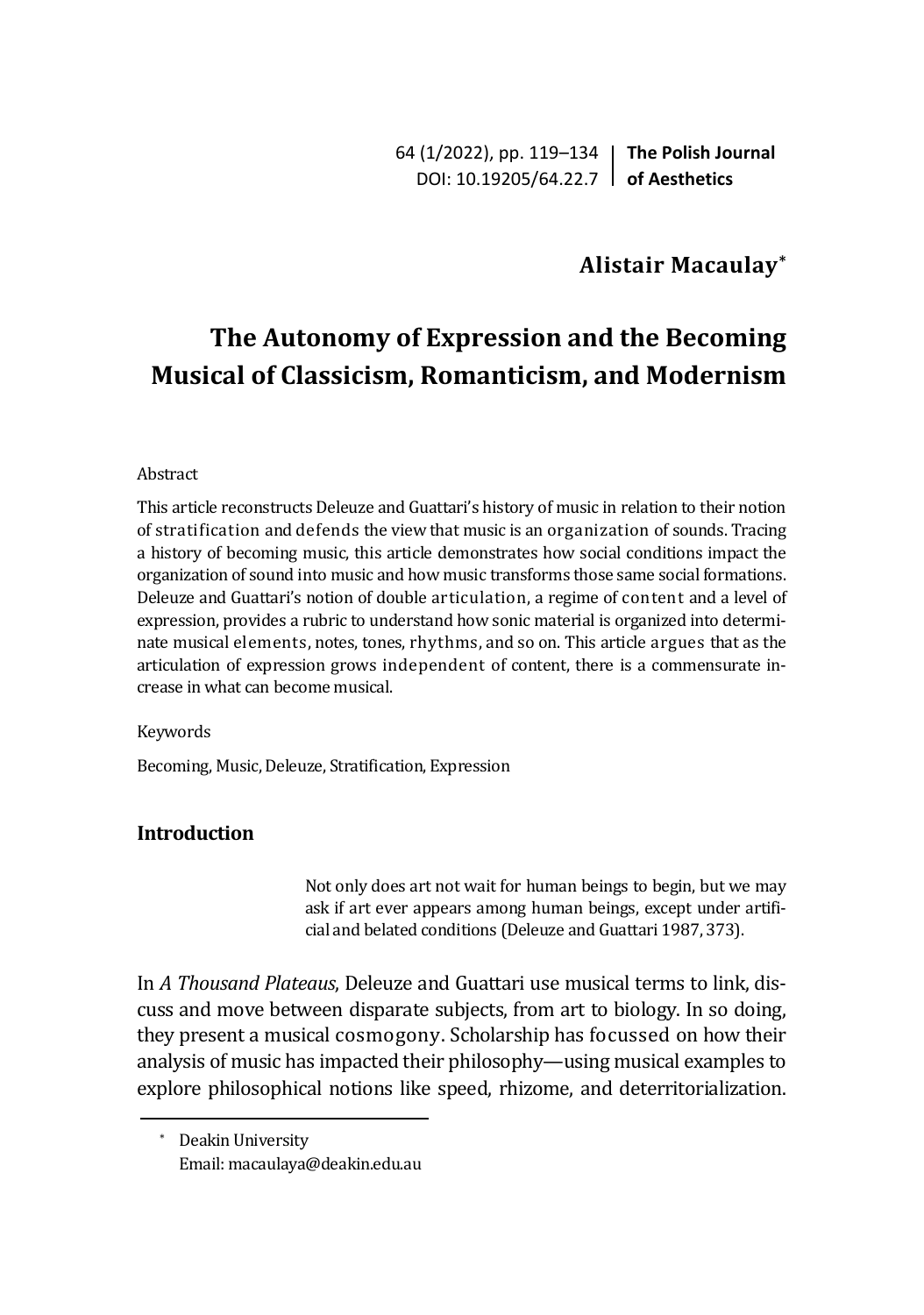These concepts are suggestive of musical creativity, capturing music-making's variation and serendipitous nature. However, these Deleuzean analyses lead to the unwarranted conclusion that all sound is musical. This article defends the common-sense view that music is a subset of noise, a series of sounds organized in a more or less musical fashion. There are determinate musical elements: notes, rhythms, timbres, and so on. While I do not disagree with these analyses, it is crucial to note Deleuze and Guattari's definition of becoming as a two-way street of transformation. With this in mind, rather than examine the impact of music on philosophy, this article considers how their system of stratification impacts historical accounts of Western music.

\_\_\_\_\_\_\_\_\_\_\_\_\_\_\_\_\_\_\_\_\_\_\_\_\_\_\_\_\_\_\_\_\_\_\_\_\_\_\_\_\_\_\_\_\_\_\_\_\_\_\_\_\_\_\_\_\_\_\_\_\_\_\_\_\_\_\_\_\_\_\_\_\_\_\_\_\_\_\_\_\_\_\_\_\_\_\_\_\_\_\_\_\_\_\_\_\_\_

I contend that Deleuze and Guattari's system of stratification provides a rubric to understand the nonlinear evolution of music, social formations, and other artificial conditions involved in making music. Deleuze and Guattari discuss birdsong as music. However, this must be read alongside their system of epistrata and parastrata. My aim is not to list a series of artificial conditions that make noise musical. It is to illustrate how social formations impact music-making, and how music-making transforms these formations, and to provide a brief history of becoming music. In so doing, I make several claims. 1) Music is an organization of sound. 2) Social and cultural formations impact the organization of sound. Yet, the very making of music also transforms these norms and artificial conditions. 3) Deleuze and Guattari's notion of double articulation accounts that music is a subset of sound and consists in the organization of sound. The first articulation concerns content, a soundwave. These are hierarchized per various social norms in the second articulation, the level of expression. 4) As the articulation of expression becomes increasingly independent of content, there is a commensurate increase in what can become musical. 5) The evolution of music cannot be attributed to any single cause. Its development comprises a myriad of nonlinear relations between various social and cultural conditions. Further, the growing autonomy of expression allows a history of becoming musical to be traced. The growing autonomy of expression demonstrates the effect of polyphony in Western music and aesthetics, rethinking how its heterogeneity is productive and creative. I proceed first by explicating Deleuze and Guattari's account of stratification before exploring how things become musical by the autonomy of expression. This analysis allows Deleuze and Guattari's history of music to be expanded.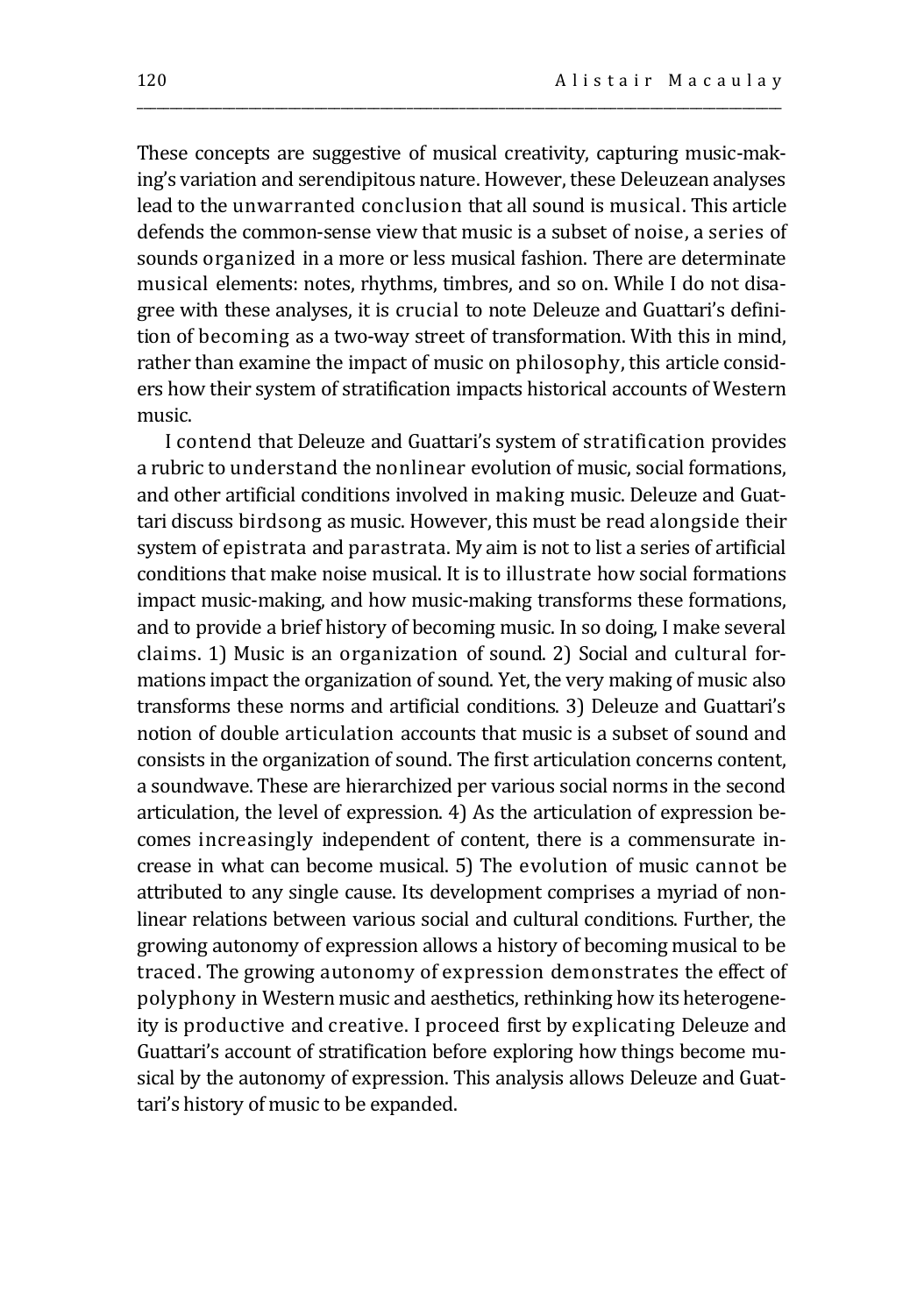## **Stratification**

For Deleuze and Guattari difference is ontologically primary, productive of semi-stable physical, cultural, aesthetic, and political objects that we encounter in our everyday lives. There are no identities, only assembled multiplicities, assemblages. Stratification is introduced to explain how assemblages are engendered, how their differential elements cohere, and to account for their potential to mutate and evolve as they encounter other elements. Stratification pivots on five notions, 1) the plane of consistency, 2) abstract machine, 3) process of double articulation, 4) concrete assemblage, and 5) territorialization, deterritorialization, and reterritorialization.

\_\_\_\_\_\_\_\_\_\_\_\_\_\_\_\_\_\_\_\_\_\_\_\_\_\_\_\_\_\_\_\_\_\_\_\_\_\_\_\_\_\_\_\_\_\_\_\_\_\_\_\_\_\_\_\_\_\_\_\_\_\_\_\_\_\_\_\_\_\_\_\_\_\_\_\_\_\_\_\_\_\_\_\_\_\_\_\_\_\_\_\_\_\_\_\_\_\_

Stratification occurs between two interdependent poles, the plane of organization—the sum total of all structuration—and the plane of consistency —a mobile field of potential material flows from which points of order germinate (Bogue 2003, 17). Briefly, stratification describes an increased organization to the plane of structuration. By contrast, destratification is a movement to the plane of consistency. The plane of consistency is not a "primordial soup" of differences from which matter is subsequently composed (Bowden 2020, 387). Nor is it a homogeneous chaos of differences that split apart, but a genetic medium for transformation. It exists alongside assemblages, describing all potential becoming. That is to say, how an assemblage mutates and becomes-other.<sup>1</sup>

The abstract machine consolidates and differentiates material flows so that a point of order emerges. It is a principle of distribution that results in the self-organizing territories, milieux, and strata that come about from the evolution of the cosmos (Lapoujade 2017, 206). The abstract machine operates through coding and territorialization. Coding is a repetition that organizes unformed matter into a milieu that performs a specific function under a particular impulse. Deleuze and Guattari discern two kinds of repetition, meter, and rhythm. While meter is a "measured, homogeneous repetition of the same," rhythm is an irregular repetition that recapitulates the difference between elements allowing for creativity and transcoding (Holland 2013, 67). Rhythm requires at least two edges, from which a third body emerges. In his 1981 lectures on painting, Deleuze uses the example of a violin and piano duet. The violin responds to the piano and vice versa, forming a rhythmical relation that constitutes the music.

<sup>1</sup> The plane of consistency and plane of organization are not opposites. In *Difference and Repetition,* Deleuze critiques opposition as treating difference as ontologically secondary—a measurement between two identities.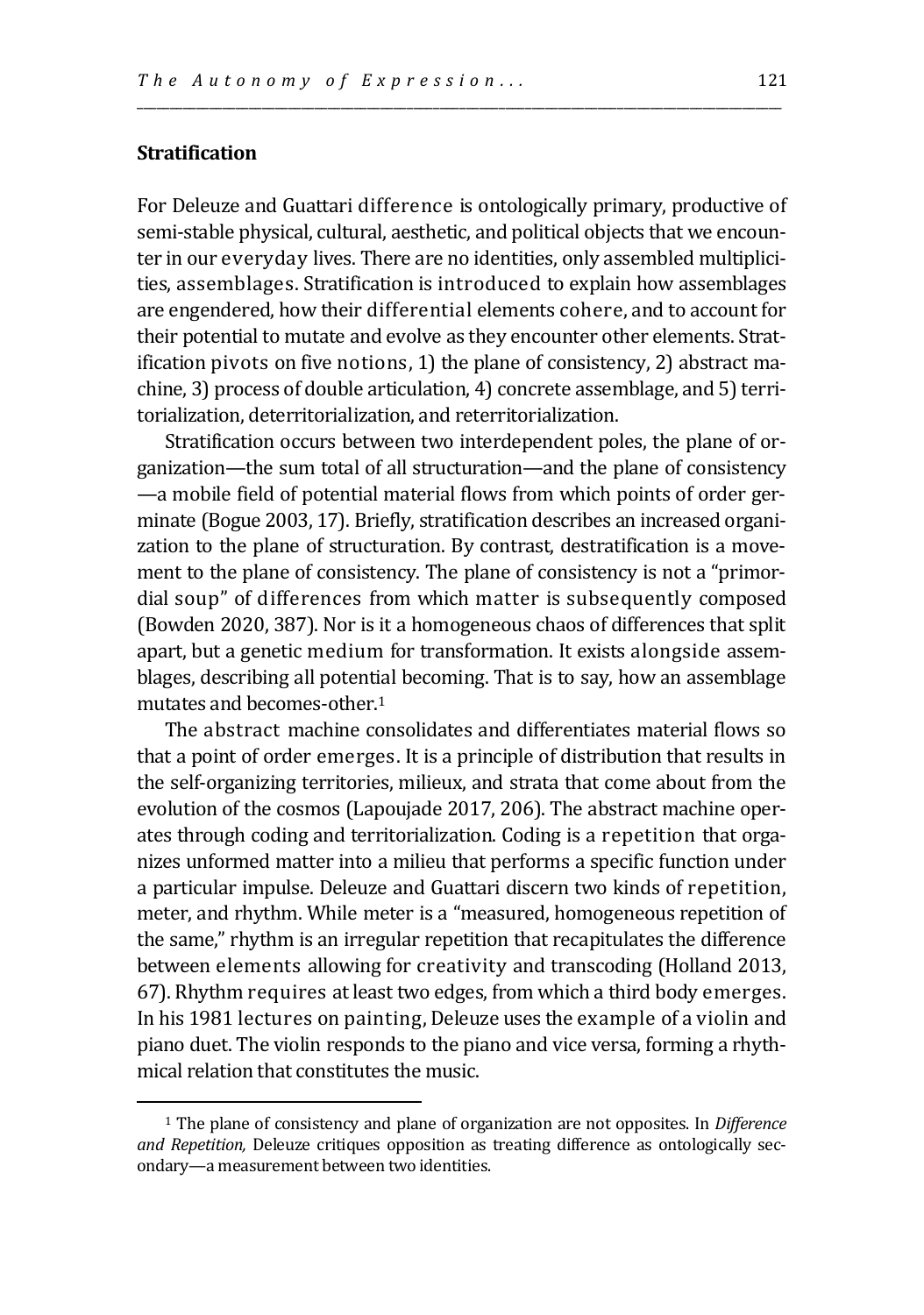Assemblages are produced by a process of double articulation. First, content is stabilized. This regime of bodies is then further organized and hierarchized in the second articulation at the level of expression. The second articulation ties the regime of bodies with a system of signs by which the ensuing assemblage is expressed. This means, depending on the body in question, that the articulation of expression can be more or less independent of its underlying content. However, content and expression are themselves double, each with a substance and form. They elaborate on this coupling with the example of sedimentary rock.

\_\_\_\_\_\_\_\_\_\_\_\_\_\_\_\_\_\_\_\_\_\_\_\_\_\_\_\_\_\_\_\_\_\_\_\_\_\_\_\_\_\_\_\_\_\_\_\_\_\_\_\_\_\_\_\_\_\_\_\_\_\_\_\_\_\_\_\_\_\_\_\_\_\_\_\_\_\_\_\_\_\_\_\_\_\_\_\_\_\_\_\_\_\_\_\_\_\_

The first articulation is the process of "sedimentation," which deposits units of cyclic sediment according to a statistical order; flysch, with its succession of sandstone and schist. The second articulation is the "folding" that sets up a stable functional structure and effects the passage from sediment to sedimentary rock (Deleuze and Guattari 1987, 47).

The substance of expression is a concrete assemblage. Double articulation is not a reductive causal explanation but a system by which heterogeneous milieux interact, intersect, and overlap to produce assemblages. Assemblages form on the strata, populating the plane of consistency, manifesting the operation of the abstract machine. It is important to note that concrete assemblages condition the strata they inhabit. Bowden (2020, 391) aptly explains that an "assemblage consolidates or is creative of strata insofar as it co-adapts elements of content and elements of expression and effectuates relations between different strata." (2020, 391). Assemblages maintain a relation to the strata but become what they are via destructuring and structuring processes of deterritorialization and territorialization.

Territorialization and deterritorialization explain why the assemblage has an impulse to stability but will nevertheless evolve over time. This occurs between the form of content and form of expression. In territorialization, milieux are overcoded, linking the bodies selected in the articulation of content with a system of signs. Conversely, in deterritorialization, milieux are disarticulated from an assemblage. The original assemblage is converted, and the deterritorialized components are made available as "matters of expression" for other novel organizations, converting other assemblages as they are taken up in another territorialization. Deterritorialization relates assemblages to one another, linking them through interstratic milieux, facilitating destratification, transformation, and becoming (Bowden 2020, 391).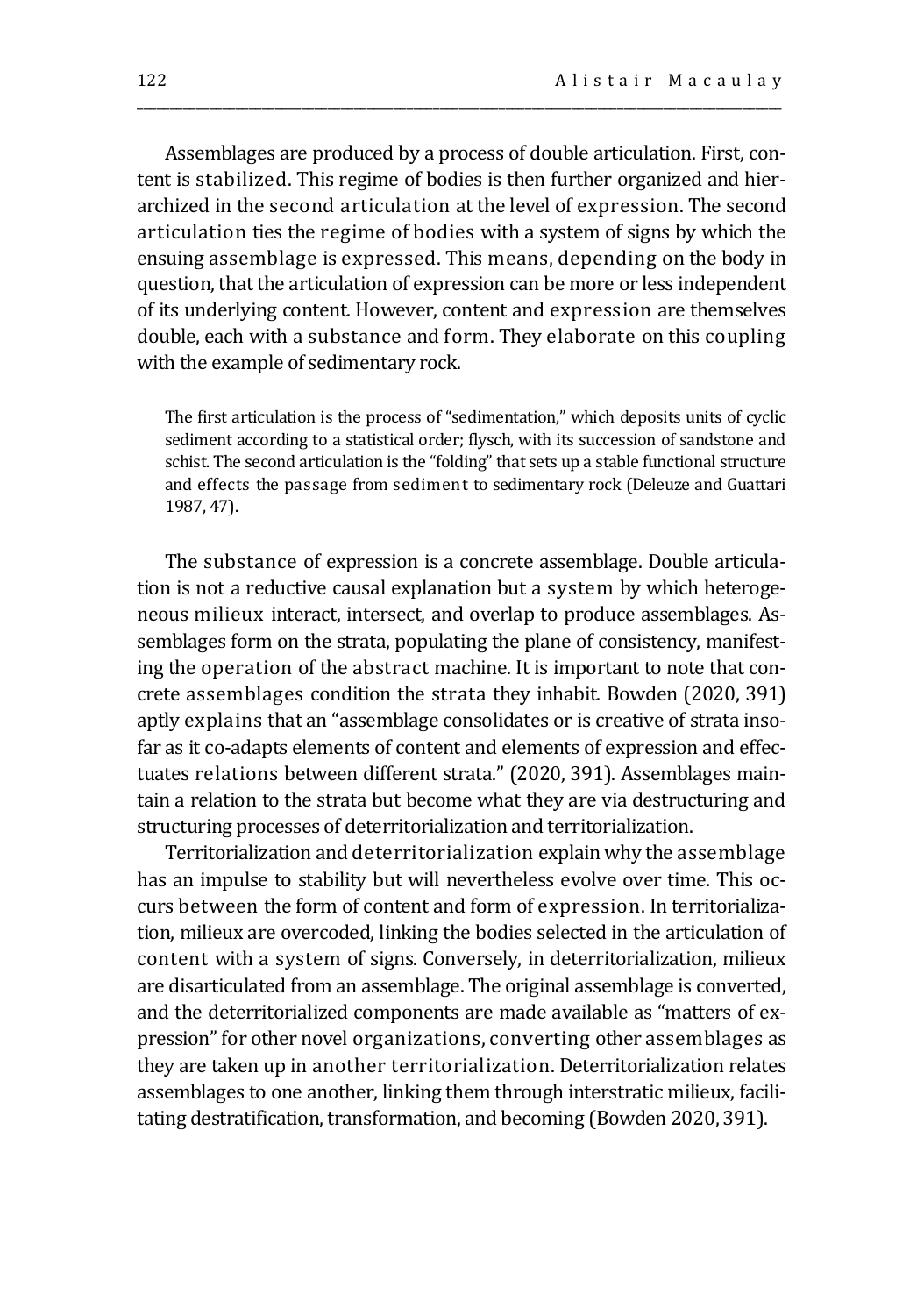To see how music relates to social formations, we must first consider the double articulation of a musical tone. The substance of content is a vibration of particles. The form of content concerns the frequency of the vibration producing a soundwave. In the second articulation, noises are overcoded, hierarchized, and territorialized to become musical. At the level of expression, the interrelationships between musician, instrument, and context become significant. Noises are organized in accordance with various cultural and social norms. Notes are played in a certain way to generate a "good" tone. With this basis, I propose an account of becoming music to explain how music is grounded in artificial conditions and how these conditions evolve alongside musical assemblages. Separating content from expression means that music is a subset of sound—and that what is musical about a series of sounds is its grounding in social conditions. As will be shown, these norms not only impact the organization but the content of the sound.

\_\_\_\_\_\_\_\_\_\_\_\_\_\_\_\_\_\_\_\_\_\_\_\_\_\_\_\_\_\_\_\_\_\_\_\_\_\_\_\_\_\_\_\_\_\_\_\_\_\_\_\_\_\_\_\_\_\_\_\_\_\_\_\_\_\_\_\_\_\_\_\_\_\_\_\_\_\_\_\_\_\_\_\_\_\_\_\_\_\_\_\_\_\_\_\_\_\_

The importance of strata comes to the fore. Strata derive from the plane of consistency. This has two ramifications. First, stratification does not occur in a vacuum: "each stratum serving as a substratum for another stratum." (Deleuze and Guattari 1987, 84). Second, "strata are extremely mobile" (Deleuze and Guattari 1987, 584). This mobility was witnessed in the sedimentary rock example, water trickling in a silt flow cutting across the geological to produce more rock. Through deterritorialization and territorialization, assemblages link strata. However, strata are hardly passive, imposing an organizing principle on less formed matters. In this sense, "strata are acts of capture," striving to seize and organize all they can (Deleuze and Guattari 1987, 47).

Deleuze and Guattari delineate epistrata and parastrata as categories of substrata. Parastrata are horizontal divisions in a stratum, interlocking through an exterior or annexed milieu that reciprocally presuppose each other. For instance, the prison and judicial system presuppose one another without one causing the other, yet there is an interplay between the two. Furthermore, the judicial, prison, and legal parastrata are conditioned by social and cultural parastrata. Epistrata, on the other hand, are stacked vertically, marking intermediary states of a stratum's interior milieux. The epistratum of language, for example, presupposes entities that use it to communicate and complete various tasks, reliant on underlying biological and physical epistrata (Holland 2013, 59-60). It is important to note that in these horizontal and vertical divisions are interstratic milieux. Through interstratic milieux, the transformation effected by deterritorialization and destratification can take place.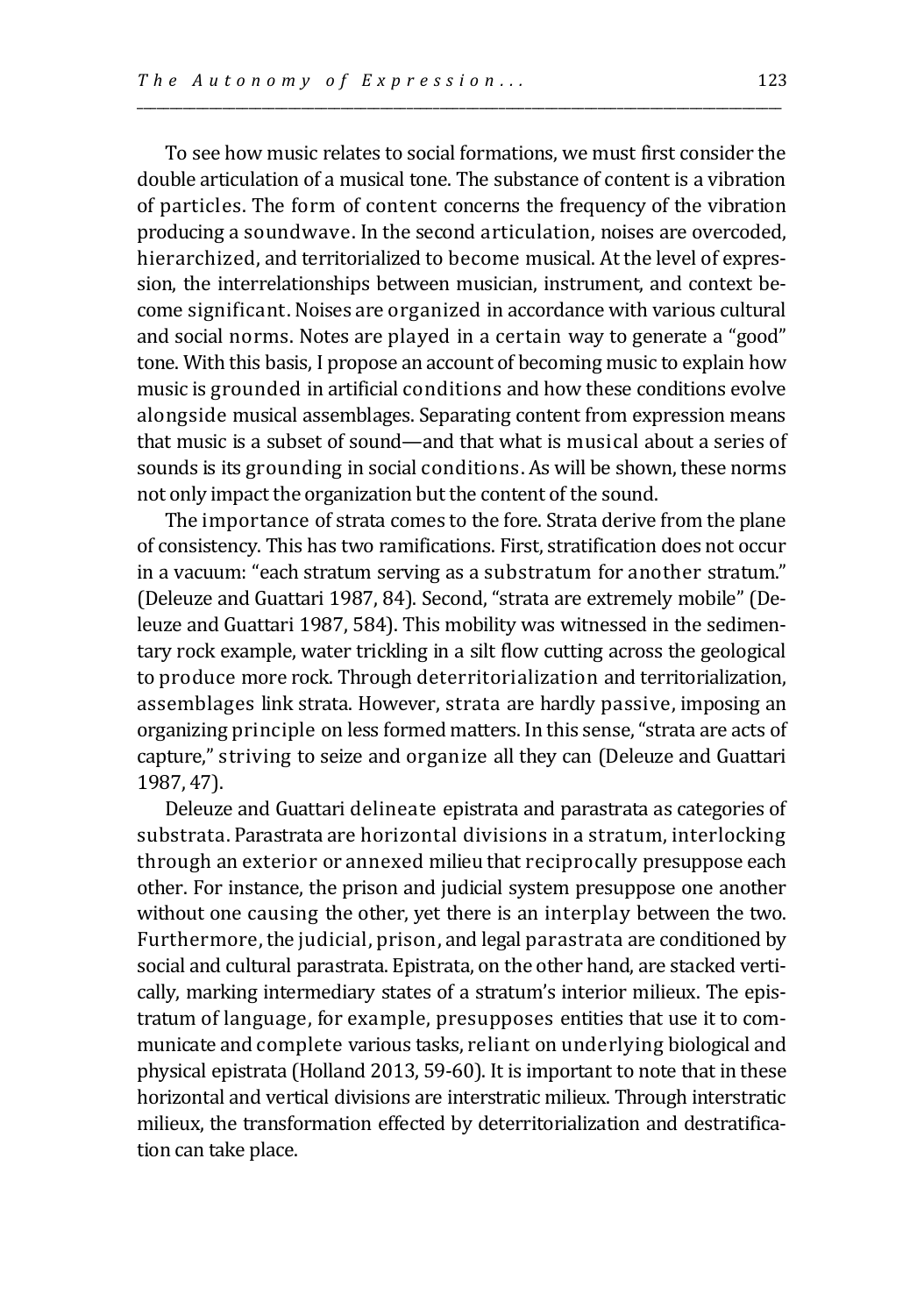Deleuze and Guattari delineate three mega-strata: the physico-chemical, the organic, and the alloplastic. These are not separated by the degree of organization but by the autonomy of expression from the content it presupposes. There is a corresponding increase in the stratum's capacity to disarticulate materials and expand. In the physico-chemical stratum, the substance of expression is an amplification of content. Crystallization can only occur in the immediate vicinity on the edges of a crystal and further requires sufficient saturation of the surrounding medium. The demands that content places on the articulation of expression is loosened on the organic stratum. Here, expression "takes the form of a genetic code" (Holland 2013, 63-64). Living bodies can be replicated. Although the content of a genetic code informs its expression and organization, the genetic code can mutate, propagating different cells. Expression is emancipated from content in the alloplastic stratum. This freedom is emblematized with language, autonomous of the bodies that speak it and the objects it denotes.

\_\_\_\_\_\_\_\_\_\_\_\_\_\_\_\_\_\_\_\_\_\_\_\_\_\_\_\_\_\_\_\_\_\_\_\_\_\_\_\_\_\_\_\_\_\_\_\_\_\_\_\_\_\_\_\_\_\_\_\_\_\_\_\_\_\_\_\_\_\_\_\_\_\_\_\_\_\_\_\_\_\_\_\_\_\_\_\_\_\_\_\_\_\_\_\_\_\_

I propose that the social norms that govern music-making be thought of as epistrata and parastrata. This proposal provides a more nuanced view of Deleuze and Guattari's history of music. The mega-strata are readily transposed to epistrata in music. Musical tones, their relationships, and what they purport to express are contingent on organic and physico-chemical epistrata. Sound is a pressure wave created by a vibrating object, the vibrations of which set other particles in the surrounding medium in motion. Whether caused by a singer's vocal cords or an instrument, this is another assemblage on the physico-chemical epistratum. There is another assemblage in the musician's manipulation of their instrument, linking the physico-chemical epistratum with the organic. The complex relationship between them produces the sound wave, existing not only on the physico-chemical but also on the alloplastic, manifesting the performer's various characteristics.

Complexifying this picture are parastrata. At least partially constitutive of the alloplastic stratum are social, cultural, and technological factors, reciprocally conditioning each other and influencing the recognition and interpretation of music. Social and cultural norms dictate where music is heard. Opera lives in the opera house, jazz in a dimly-lit club. Similarly, technological advances have influenced instrument production and how music is heard. Consider the development of piano manufacture. Analyses that reduce the complex history of interweaving social, economic, artistic, and technological factors to a single cause are incomplete. In my view, the development of the piano demonstrates the reciprocal presupposition of parastrata and how these intersect and interlock with musical epistrata. The piano of the 19<sup>th</sup>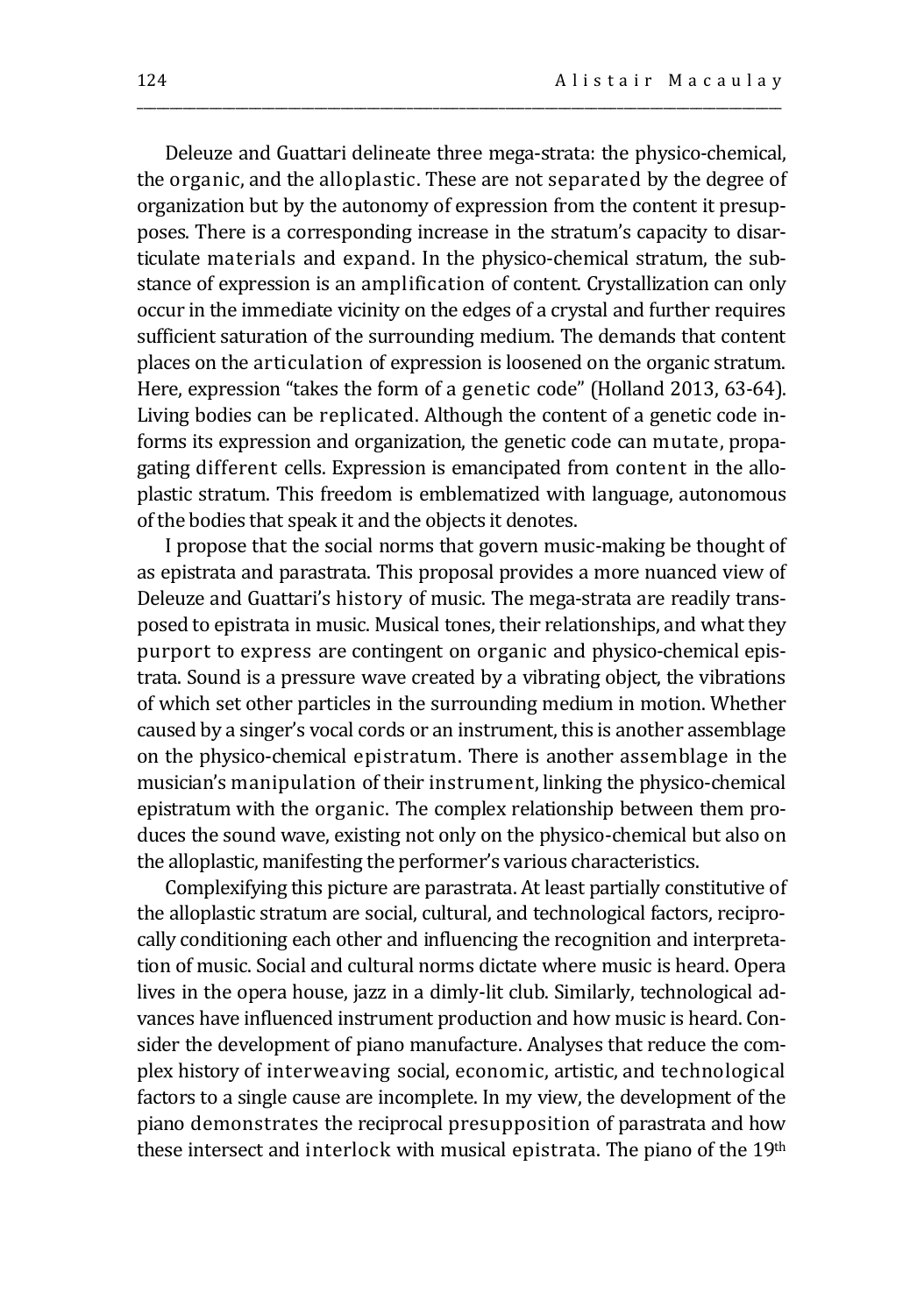century could not withstand the virtuosic playing style of Franz Liszt, the first musician to champion the piano recital.<sup>2</sup> The instrument transitioned from the salon to the concert hall. Manufacturers responded to this need with technological innovations, moving from wooden frames to cast iron and constructing finer soundboards to fill larger spaces with sonorous, warm sounds. Of course, piano-makers would not take such economic risks without social and cultural attitudes assuring them of a financial return. Nonetheless, the social and cultural norms surrounding the piano would not have seen it elevated to a recital instrument without such economic risk, technological innovation, and other assemblages on the physico-chemical epistratum.

\_\_\_\_\_\_\_\_\_\_\_\_\_\_\_\_\_\_\_\_\_\_\_\_\_\_\_\_\_\_\_\_\_\_\_\_\_\_\_\_\_\_\_\_\_\_\_\_\_\_\_\_\_\_\_\_\_\_\_\_\_\_\_\_\_\_\_\_\_\_\_\_\_\_\_\_\_\_\_\_\_\_\_\_\_\_\_\_\_\_\_\_\_\_\_\_\_\_

The strata facilitate the production of sound, and in the articulation of expression, social and cultural parastrata direct how these sounds are organized into a musical assemblage. However, epistrata and parastrata also impact the content of a soundwave. This is because, on the alloplastic stratum, expression is autonomous from content and informs content. It is easy to imagine a piano slightly out of tune or a fatigued horn player not playing the note A440 precisely at 440 hertz but hovering around that pitch. Due to social and cultural parastrata, the sound is no less musical. This accounts for the fact that various cultures and social contexts codify and interpret sounds differently.

### **The Autonomy of Expression**

The last section demonstrated how such epistrata and parastrata territorialized milieux into musical assemblages. However, the account of musical epistrata and parastrata thus delineated does not prescribe what can be musical. Stratification describes an open system of evolution. Musical assemblages tie strata together so that the social formations that impact the production of music are themselves transformed. This section examines Deleuze and Guattari's proclivity to Messiaen and birdsong to illustrate how assemblages transform the strata. It then explores how polyphony is productive, exploring how the autonomy of expression produces new content. I argue that the increasing independence of expression that separates the mega-strata is analogous to Deleuze and Guattari's analysis of classicism, romanticism, and modernism.

<sup>2</sup> Famously, Liszt broke piano strings during performance. Only Erard and Pleyel pianos could stand up to his virtuosic playing (Hilmes 2016).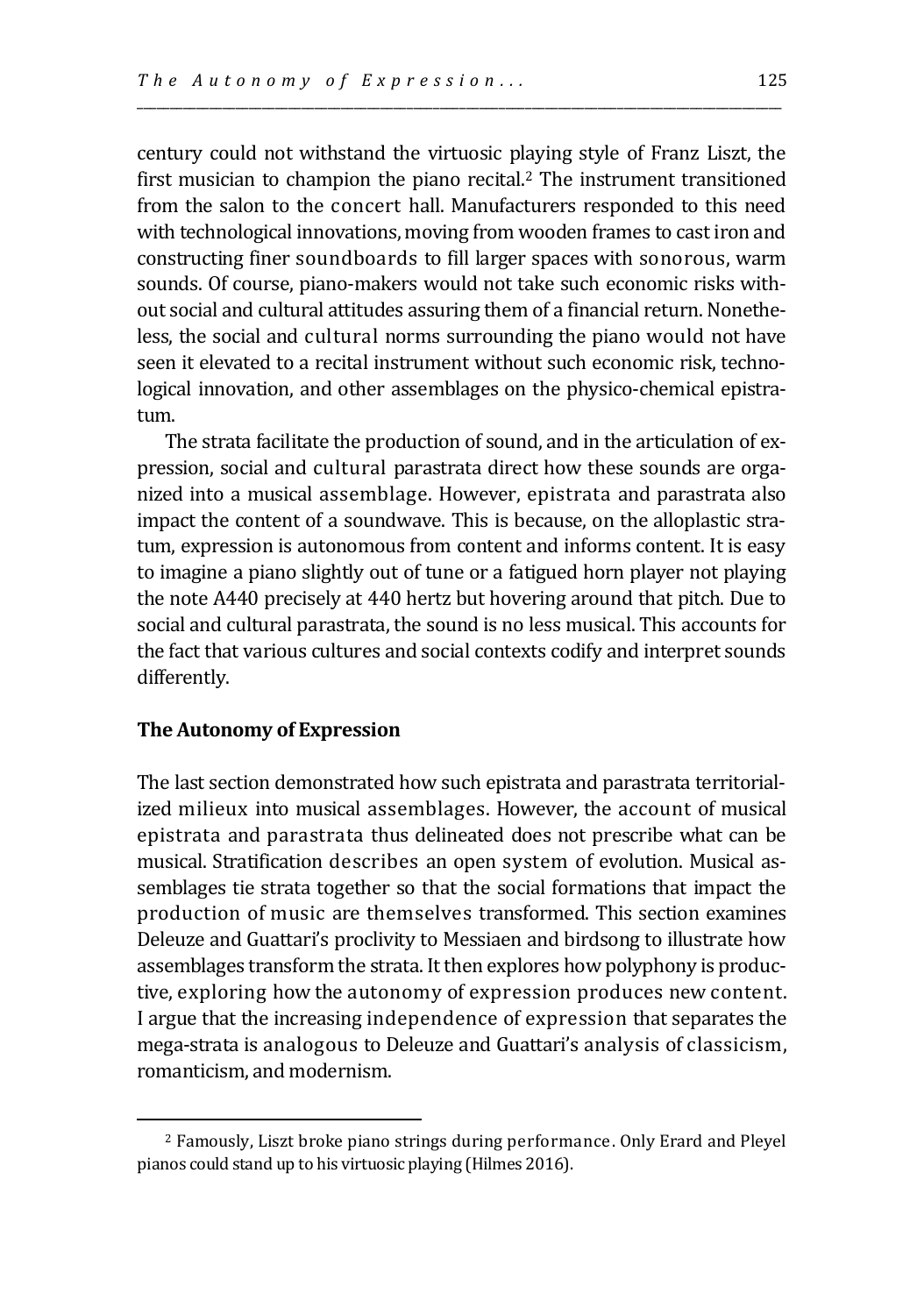Deleuze and Guattari often use Messiaen and birdsong in their discussion of music. I argue that their system of epistrata and parastrata accounts for how birdsong is considered musical without being music. Birdsong lacks the relevant epistratic and parastratic relations to occupy the concert, dance, or music hall. While found wanting for the economic, technological, social, and encultured musical practices that typify Western music-making traditions, birdsong is musical because of the assemblage of pitches it produces on the alloplastic stratum.

\_\_\_\_\_\_\_\_\_\_\_\_\_\_\_\_\_\_\_\_\_\_\_\_\_\_\_\_\_\_\_\_\_\_\_\_\_\_\_\_\_\_\_\_\_\_\_\_\_\_\_\_\_\_\_\_\_\_\_\_\_\_\_\_\_\_\_\_\_\_\_\_\_\_\_\_\_\_\_\_\_\_\_\_\_\_\_\_\_\_\_\_\_\_\_\_\_\_

Messiaen deterritorialized bird song and reterritorialized it to embrace the instrumentation of the concert hall. It was impossible to transcribe the bird's song or perform it on a piano accurately despite numerous field recordings. In Messiaen's *Catalogue d'oiseaux,* a series of thirteen solo piano pieces, Bogue aptly notes that "at every stage a deformation and mutation of the bird's music takes place" (Bogue 2003, 29). Singing too quickly for the piano's repetition mechanism, Messiaen slowed its song. Pitches were expanded and contracted to adhere to the equally-tempered twelve-tone scale and transposed to fit the piano's keyboard. Lastly, the bird's shrill timbre is mimicked by complex harmonies in the piano's upper treble. In sum, the bird song is radically modified to engage the epistrata and parastrata of the piano and satisfy broader social norms so that it might be heard as music in a performance.

The transformation of musical strata in its capture of non-traditional musical contents is also witnessed. Messiaen's innovation consists in the twoway transformation of birdsong and music, manipulating the birdsong to become musical and mutating traditional musical contents to become bird. The bird's song is changed to engage certain artificial conditions. However, these conditions are changed by the addition of the bird's song. On the alloplastic stratum, music exceeds these social formations so that while they impact music-making, they are nevertheless transformed. This adapts the conclusion *everything is musical* to *non-musical milieux can become musical*.

In discussing Messiaen and birdsong, Deleuze and Guattari's project is not to provide an understanding of what is musical, but to demonstrate the philosophical concept deterritorialization. This aim extends to their history of classicism, romanticism, and modernism and illustrates how assemblages open onto each other. They are not concerned with finding an essential trait that summarises each musical period. Their aim is to discern what each musical period is doing. I propose that when understood in relation to their system of stratification, Deleuze and Guattari offer insights into how milieux become musical.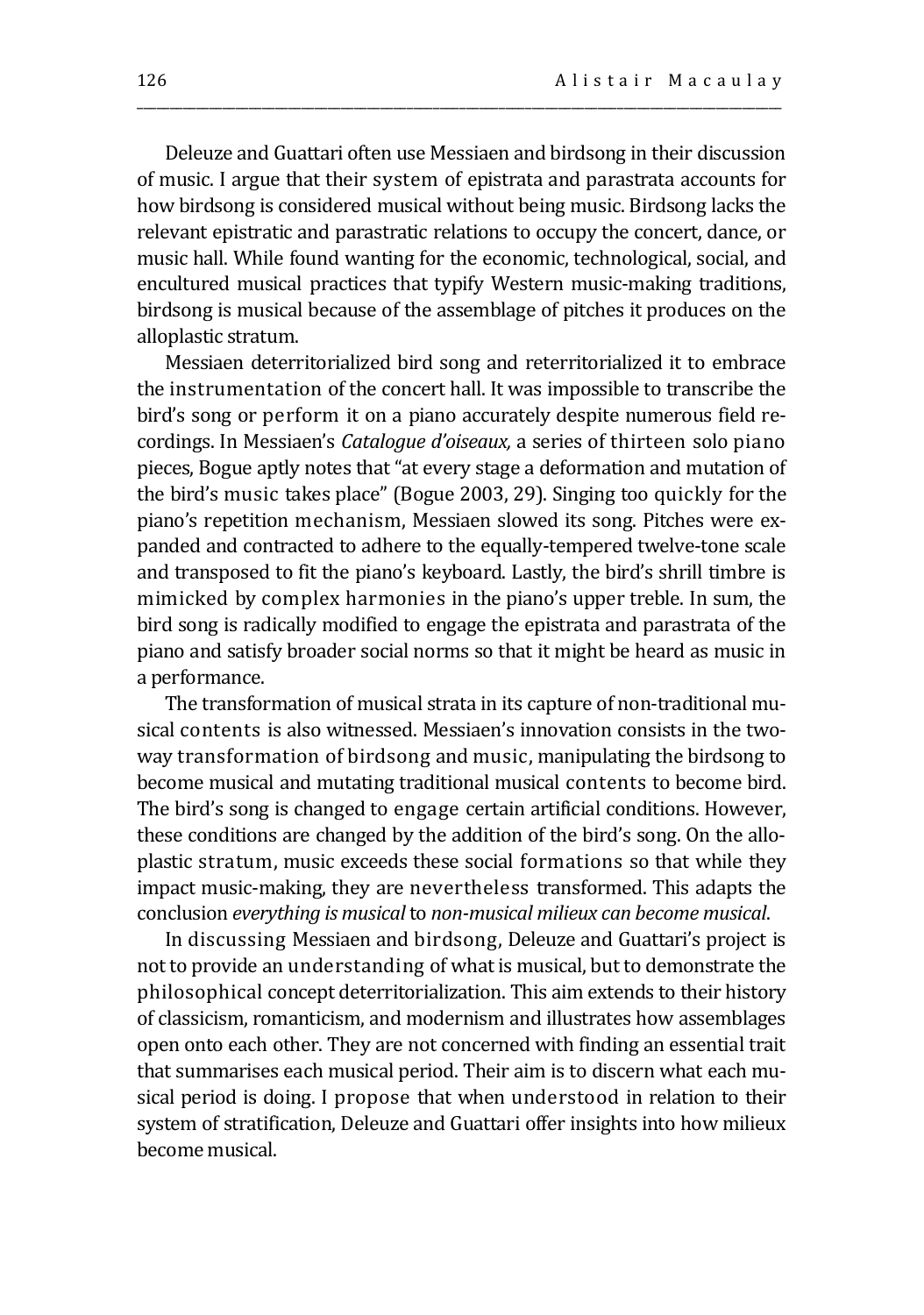In classicism, for Deleuze and Guattari (1987, 393), "Matter is organized by a succession of forms that are compartmentalized, centralized and hierarchized in relation to one another." Classicism establishes a point of order. Milieux is organized in a particular way to perform a specific function. For instance, harmonic resolution operates as a function of tension and release. Romanticism, by contrast, puts these functions into variation, producing novel musical content. Here, the relationship between notes and other musical milieux evolves and changes in order to develop new musical content. Romanticism discerned other harmonic devices to convey tension, like the tritone substitution or imperfect cadence. In modernism, Deleuze and Guattari (1987, 398) write that "matters of expression are superseded by a material of capture." This supersession was witnessed with Messiaen; musical strata seize the bird's biology and make it musical.

\_\_\_\_\_\_\_\_\_\_\_\_\_\_\_\_\_\_\_\_\_\_\_\_\_\_\_\_\_\_\_\_\_\_\_\_\_\_\_\_\_\_\_\_\_\_\_\_\_\_\_\_\_\_\_\_\_\_\_\_\_\_\_\_\_\_\_\_\_\_\_\_\_\_\_\_\_\_\_\_\_\_\_\_\_\_\_\_\_\_\_\_\_\_\_\_\_\_

There is an increase in what can become musical through this brief analysis of classicism, romanticism, and modernism. This is by virtue of the increasing independence between the articulation of expression from the articulation of content in each period. The rules of expression, the organization of musical elements established by classicism are put into variation and loosened in romanticism. In classicism, chords perform a particular function in the context of the composition. Yet, for Debussy and romanticism more generally, it is the color of the chord that takes precedence. Finally, in modernism, musical expression is liberated from traditional musical contents so that non-musical milieux can become musical by engaging, at least minimally, the relevant epistrata and parastrata. As the rules governing expression are loosened, musical milieux can relate to epistrata and parastrata differently. As such, as expression becomes increasingly autonomous, milieux have a greater capacity to become musical. This is because territorialization and deterritorialization link the articulation of content and articulation of expression. As such, as expression is emancipated from content, there is greater capacity for deterritorialization and destratification.

#### **The History of Becoming Musical**

Echoing Deleuze and Guattari's (1987, 349) observation that "it is not really known when music *begins*," my aim in this history of becoming musical is not to fix discrete points in history but to highlight the passages and relays between epistrata and parastrata. As naturally occurring sounds were imitated and organized, they became increasingly abstracted to produce patterns, leading to repetition, tonality, and dynamics. In accordance with the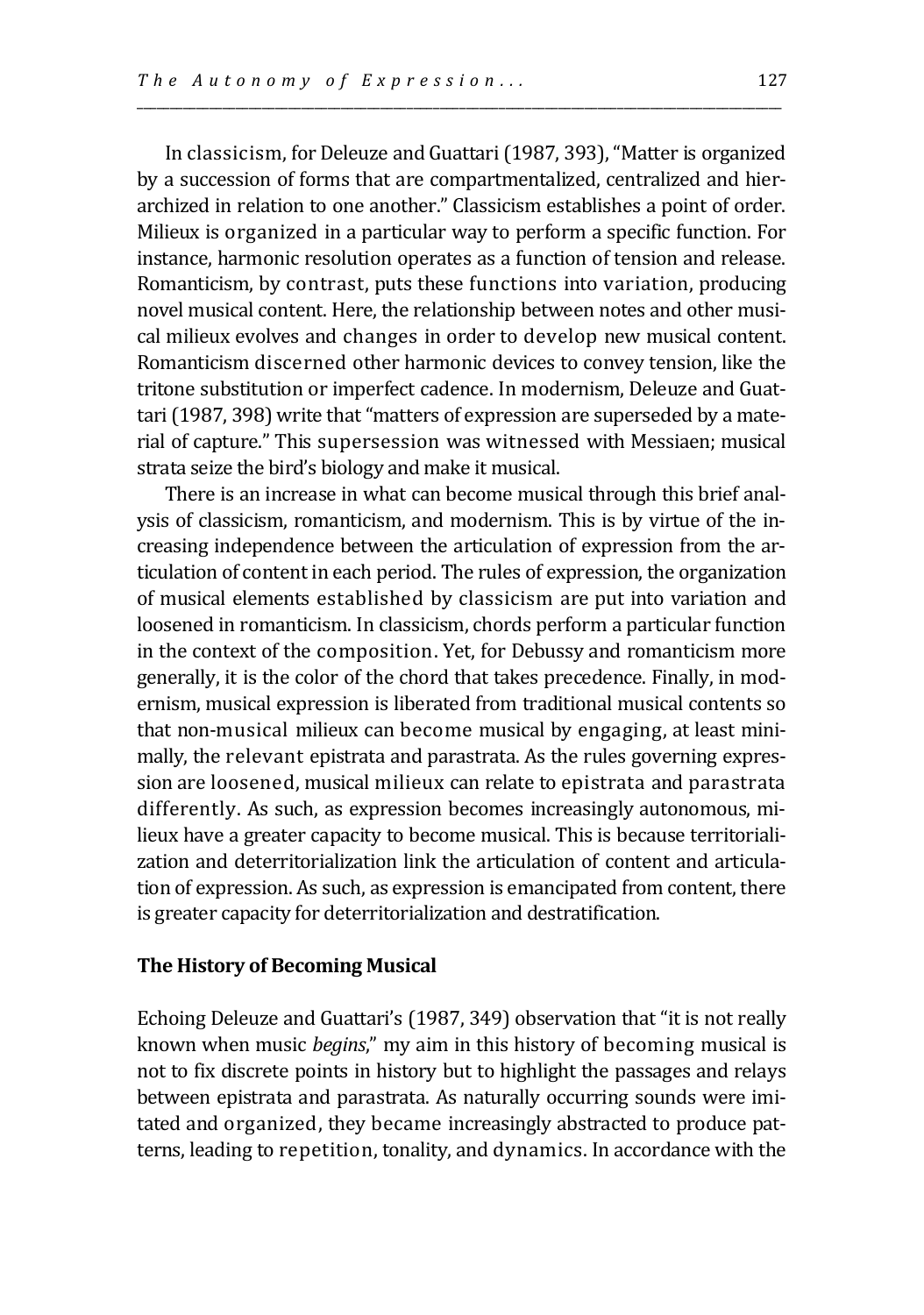demands of various social formations, religious beliefs, available technology, geography, and climate, instruments were designed and made to replicate and organize sounds. Note the ambiguity in the term "*begins*." It is not clear when music first developed historically. While we can speak to the oldest surviving compositions and recordings, these artifacts presuppose performance. Furthermore, as Deleuze and Guattari's notion of destratification illuminates, also indeterminate is the level of organization required for a collection of sounds to be musical. Had Messiaen not changed the bird's song but felicitously replicated its voice, it is not clear it would be heard as modern music but as a series of naturally occurring noises.

\_\_\_\_\_\_\_\_\_\_\_\_\_\_\_\_\_\_\_\_\_\_\_\_\_\_\_\_\_\_\_\_\_\_\_\_\_\_\_\_\_\_\_\_\_\_\_\_\_\_\_\_\_\_\_\_\_\_\_\_\_\_\_\_\_\_\_\_\_\_\_\_\_\_\_\_\_\_\_\_\_\_\_\_\_\_\_\_\_\_\_\_\_\_\_\_\_\_

Given the growing independence of expression from content, it follows that this trajectory must be reversed to look at how music was first stratified. As witnessed, music is grounded in social formations. From this starting point, we can chart what becomes musical from its relations to various epistrata and parastrata. As its expression becomes increasingly autonomous, more milieux could become musical so that music could intersect with the strata in different ways, facilitating further opportunities for becoming. With this analysis, the heterogeneity that underpins polyphony is not the result of compositional innovations but a productive disruption of cultural norms and conditions that allowed music to exceed the formations in which it is grounded, a perpetual process of evolution.

I begin my analysis in Ancient Greece. Pythagoras first linked music with the cosmos, discovering that relations between pitches could be expressed as numerical ratios, forming the basis of Pythagorean tuning. <sup>3</sup> For the Pythagoreans, simple ratios manifested a cosmic harmony. As such, musical consonance reflected a numerical consonance. Conversely, dissonant intervals, (supposedly) unpleasant to the ear, were complex numerical ratios that could not be simplified. Music maintained a relationship to ontology, placing strict constraints on what could be musical. Music could not be chaotic but consisted in the ordering of sounds in a harmonious way that manifested the order of the cosmos.

In Ancient Greece, instrumental music was an accompaniment to theatre. Music was sung and danced to and involved a combination of words, melody, and rhythm. The theatre was not designed purely for entertainment but to teach. Monophonic music accompanied a chorus to help link the audience to the drama on stage. The coupling of music with words is significant, as it makes music representational—certain musical scales and phrases becom-

<sup>3</sup> The most harmonious was the octave, 2:1, followed by the perfect fifth, 3:2, perfect fourth, 4:3, and whole tone, 9:8, respectively (Bogue 2003, 15).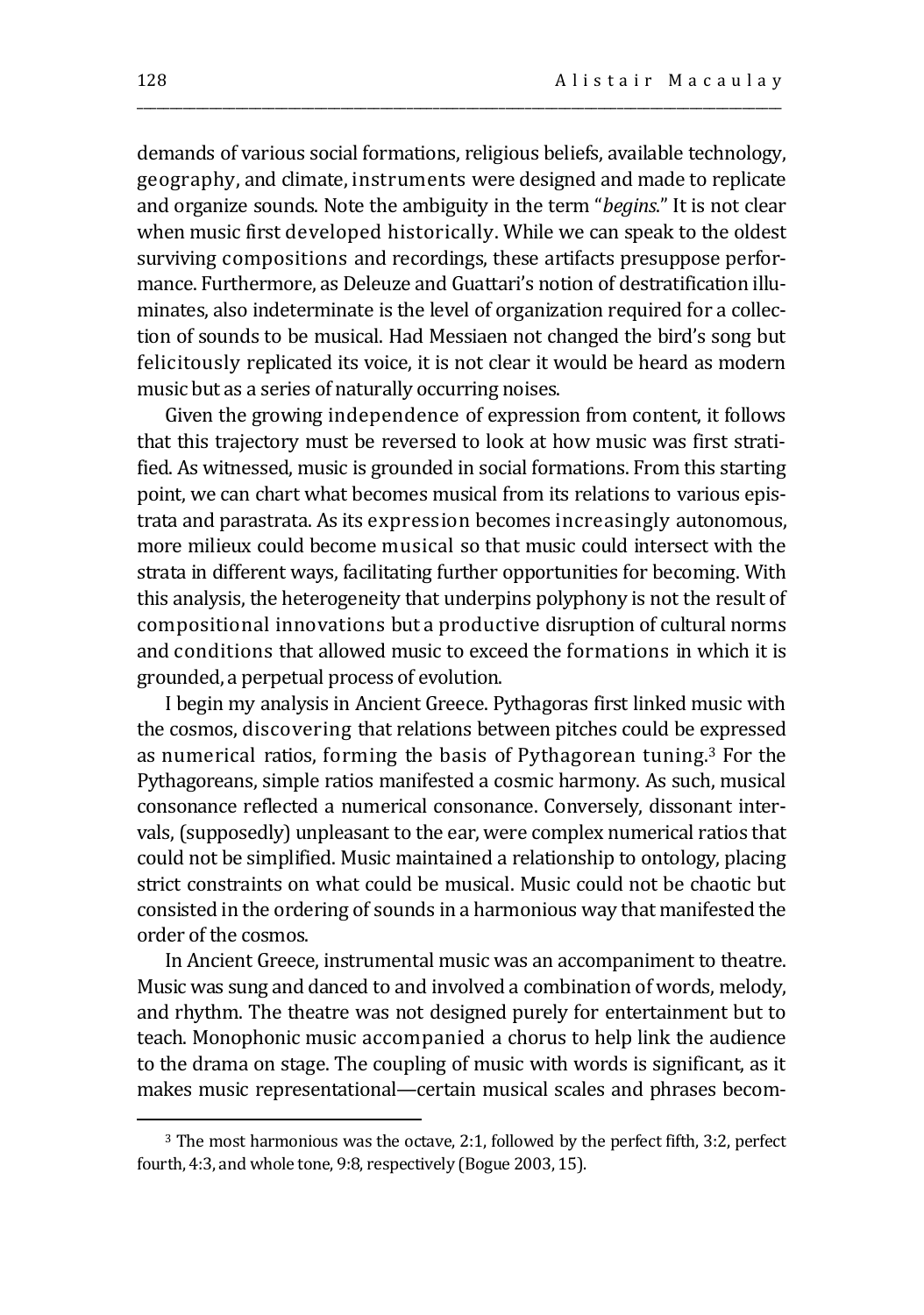ing associated with specific themes and emotions. For instance, the Dorian mode was thought to "fittingly imitate the tones and accents of a man who is brave in battle," while the Phrygian mode connoted peace (Ridley 2004, 47- 69). Subsequently, cultural parastrata conditioned the role of music, imbuing scales with particular functions. Warriors should listen to the Dorian mode, not the Phrygian.

\_\_\_\_\_\_\_\_\_\_\_\_\_\_\_\_\_\_\_\_\_\_\_\_\_\_\_\_\_\_\_\_\_\_\_\_\_\_\_\_\_\_\_\_\_\_\_\_\_\_\_\_\_\_\_\_\_\_\_\_\_\_\_\_\_\_\_\_\_\_\_\_\_\_\_\_\_\_\_\_\_\_\_\_\_\_\_\_\_\_\_\_\_\_\_\_\_\_

In this initial stratification of music, notice the relations to two parastrata: ontology and language. As a complement to sung lyrics, music was representational, designed to portray determinate things. It was organized in a particular fashion to help accomplish certain tasks. In this organization, we witness music's relationship with ontology, embodying the order of number. The same reverence for cosmic harmony first seen in Pythagoras persists in Plato. While disparaging representation as an imitation of the Forms, Plato was struck by music's ability to penetrate the souls of people and influence their actions. In the *Republic,* Socrates claims that musical training is the most important for two reasons.

First, because rhythm and harmony permeate the innermost element of the soul, affect it more powerfully than anything else, and bring it grace, such education makes one graceful if one is properly trained, and the opposite if one is not. Second, because anyone who has been properly trained will quickly notice is something has been omitted from a thing, or if that thing has not been well crafted (Plato 2004, 84).

Here, it is important to note not the potency of music, but the harmony music brings to an individual. This harmony echoes the Platonic virtues, wisdom, temperance, and justice. Philosophical tasks become musical activities. Socrates observes that the more harmonious a person, the more beautiful and loved they are, and the better they might perform their role in the state. Conversely, "a disharmonious person (is) not passionately loved" (Plato 2004, 85). Music manifests harmony and, in so doing, becomes a tool for learning, self-critique, control. It becomes a means to describe social cohesion and one's psychological well-being.

Instrumental music's autonomy increased during the medieval period, although the purpose of music, the representation of the ideal, persisted. In *De Institutione Musica,* Boethius separates *musica instrumentalis,* actual music performance, *musica humana,* the harmonious relationships between humans and their souls, and *music mundane,* the harmony of divine order (Bogue 2003, 16). Boethius' categories present a hierarchy that delineates what can be music. This same hierarchy is witnessed in Augustine's *De Musica.*  Boethius and Augustine agree that while performers are essential to music,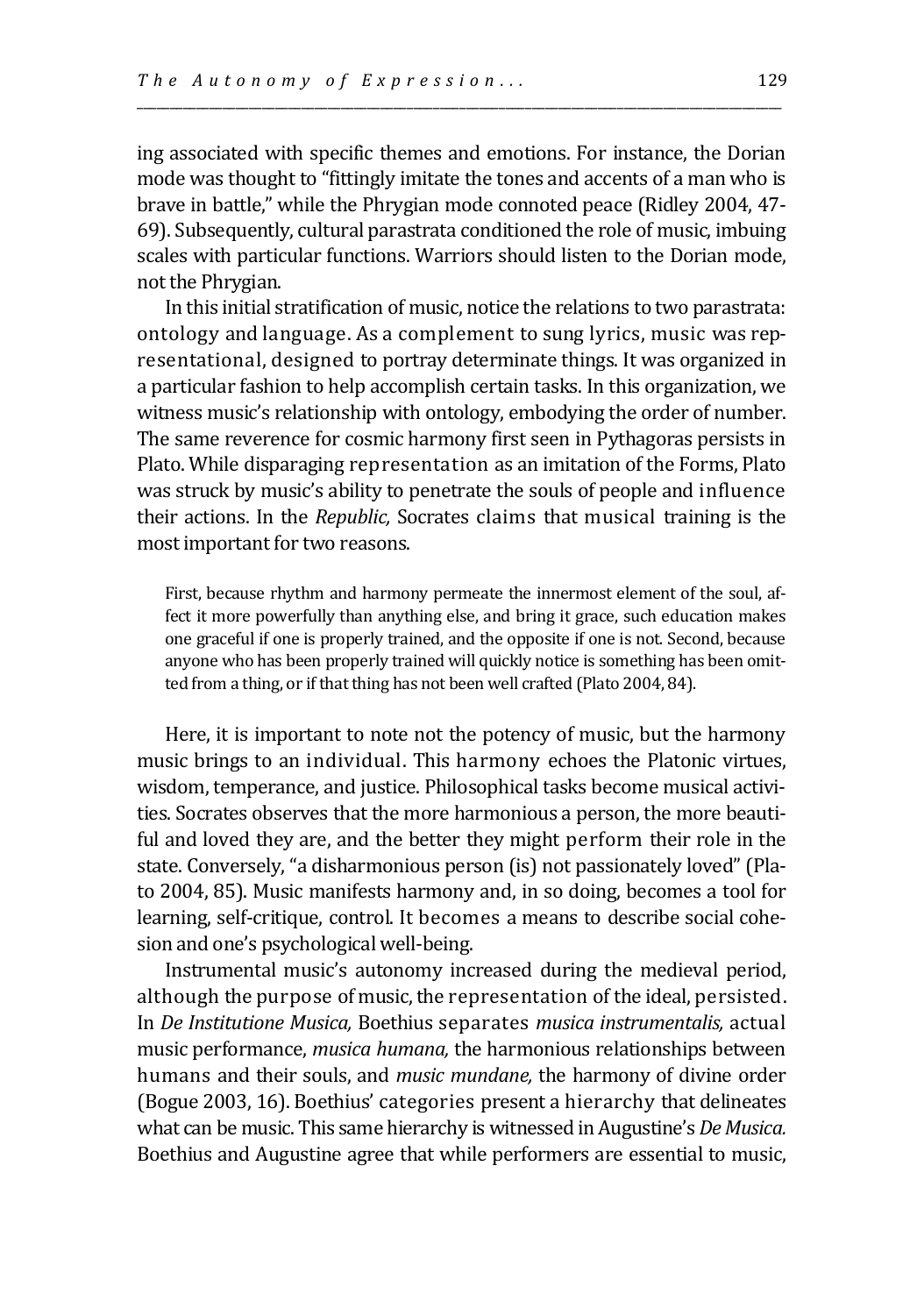judgment is the loftiest musical action one might undertake. As MacInnis (2015, 213) eloquently states, in the medieval period, musicians "are inferior to those who discern and describe the structure and components of music." Music echoed the spiritual in the service of religion. Ontological parastrata was replaced with that of the divine. Music was not designed to be appreciated in itself but to direct the listener's attention to the harmony of divine order.

\_\_\_\_\_\_\_\_\_\_\_\_\_\_\_\_\_\_\_\_\_\_\_\_\_\_\_\_\_\_\_\_\_\_\_\_\_\_\_\_\_\_\_\_\_\_\_\_\_\_\_\_\_\_\_\_\_\_\_\_\_\_\_\_\_\_\_\_\_\_\_\_\_\_\_\_\_\_\_\_\_\_\_\_\_\_\_\_\_\_\_\_\_\_\_\_\_\_

Running through Ancient Greece and the medieval period is not musical polyphony but a layering of words and music. In Ancient Greece, instrumental music accompanies spoken and sung lyrics. In the medieval period, musical tones reinforce the words of worship. In short, music was used as an additive compound to language, which imposed strict rules on what could be musical. In both periods, music involved a significant organization of sounds and had to engage various epistrata and parastrata. However, the advent of musical polyphony was about to loosen the strictures on how music could be expressed, destabilizing its function in religion and allowing music to enter and flourish in the spheres of entertainment and art.

Musical polyphony is the performance of two or more musical lines simultaneously. Music no longer comprised horizontal melodic movement but vertical harmony. Deleuze and Guattari (1987, 343) write that music,

on the one hand, draws a horizontal, melodic line, the bass line, upon which other melodic lines are superposed; points are assigned that enter into relation of counterpoint between lines. On the other hand, it draws a vertical, harmonic line or plane, which moves along the horizontals but is no longer dependent on them; it runs from high to low and defines a chord capable of linking up with the following chords.

After the advent of polyphony, music comprised both horizontal and vertical lines. Musical elements formed relationships with other musical elements rather than being used to emphasize established music and linguistic associations. In sum, music began to have a life of its own, liberated from the functions prescribed by language, religion, and ontology.

As is well known, basic polyphony emerged in medieval organum. In organum, the monophonic melody of Gregorian chant became polyphonic. A principal vocalist sang the melody while another sang the melody in parallel at a consonant interval, usually a perfect fourth or fifth. Prior to polyphony, the assemblage of a Gregorian chant coupled words of praise with melody, reiterating the parastrata of religion. With polyphonic music, the assemblage consolidated musical strata. Musical materials were tied with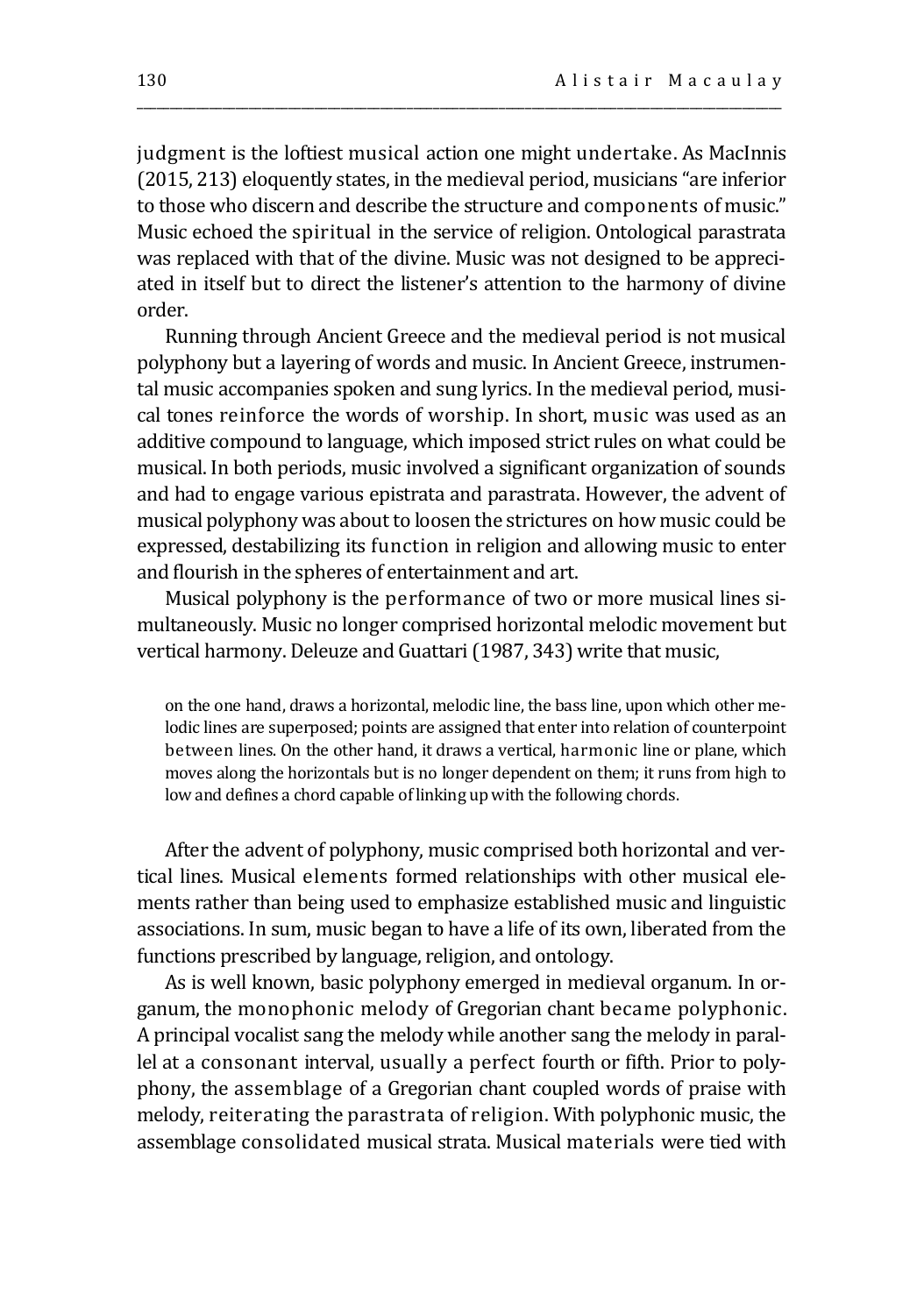other musical materials. Polyphonic assemblages allowed other musical relationships to germinate, giving rise to other interstratic milieux and allowing music to engage a variety of epistrata and parastrata.

\_\_\_\_\_\_\_\_\_\_\_\_\_\_\_\_\_\_\_\_\_\_\_\_\_\_\_\_\_\_\_\_\_\_\_\_\_\_\_\_\_\_\_\_\_\_\_\_\_\_\_\_\_\_\_\_\_\_\_\_\_\_\_\_\_\_\_\_\_\_\_\_\_\_\_\_\_\_\_\_\_\_\_\_\_\_\_\_\_\_\_\_\_\_\_\_\_\_

Plainchant melodies did not use the major or minor scale to which we have become accustomed today but had a modal structure. When coupled with a parallel harmony, the modal scale tuned with Pythagorean ratios would eventually result in a tritone. Composed of three whole-tones, this is a complex and dissonant ratio.<sup>4</sup> This is not to reinforce the trope of the devil's interval. While not a simple ratio, the tritone was not necessarily unpleasant to the ear. It was infrequently used because it was a challenging harmony to sing. Jacobus of Liege attests in the *Speculum Musicae* that while rare, the tritone is "subtle and beautiful" (Smith 1972).

Polyphony also exposed inconsistent distances between intervals of the same size. For example, an interval of a whole-tone can be played in numerous different ways on a piano, C-D, D-E, E-F♯ , and so on. If that piano was tuned by Pythagorean ratios, while obviously resonating at different pitches, the ideal beat rate is the ratio 9/8. However, this is not heard across the entire keyboard. This means that melodies and harmonies could not be transposed to other keys.<sup>5</sup>

Eventually, this was resolved with the development of equal temperament at the beginning of the Baroque period. It is too simplistic to say that composers wanted to modulate between keys and maintain the equidistant consonances and dissonances. Before, music was written to encourage the audience to contemplate the order of the cosmos or the divine. However, this desire demonstrates a shift in the parastrata. Music was written for leisure, for the sake of music. The establishment of equal temperament did not happen swiftly, nor from any single cause. It was preceded by an influx of various temperaments, some of which were delineated for aesthetic purposes, others to resolve mathematics' inharmonicity. Complementing the transition was a technological evolution in the epistrata that enabled the production of various musical instruments. Correspondingly, this introduced parastrata of economics, informed by social and cultural norms. This opened up new lines of becoming. Music was emancipated from the church to entertain, manifesting a becoming-mathematical, technological, and social.

<sup>4</sup> The whole-tone ratio is 9/8. The tritone ratio is thus calculated (9/8)3=729/512.

<sup>5</sup> This is because of a mathematical discrepancy. If tuning by perfect fifths, 12 fifths must be played. This spans 7 octaves. The ratio of the fifth  $(3:2)^{12}$  equals 129.746338, but the ratio of an octave  $(2:1)^{12}$  equals 128.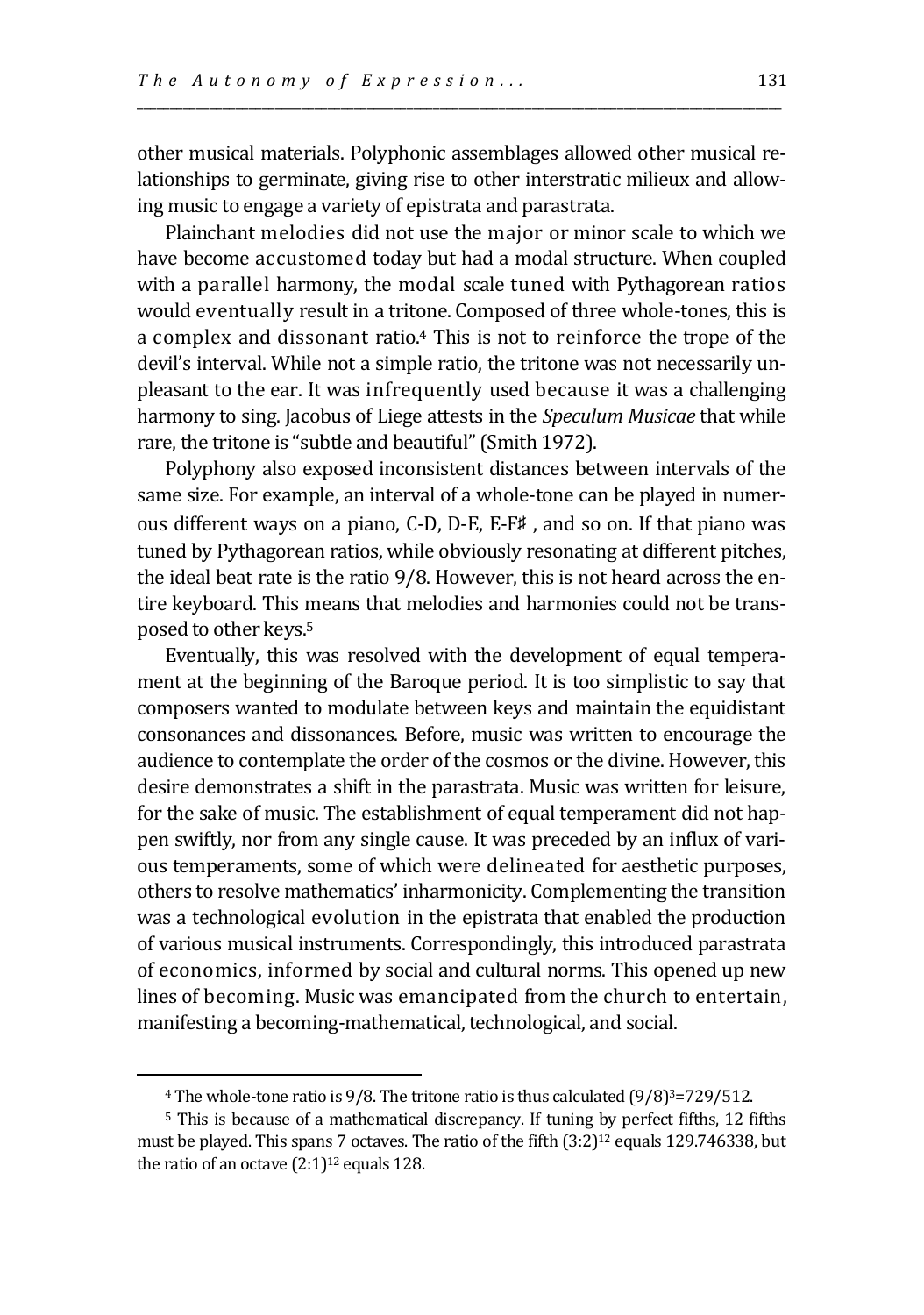The change in epistrata and parastrata impacted the organization of sound. Liberated from the epistrata and parastrata of religion and ontology, musical expression had become independent of its content, generating other musical material. We can now look at Deleuze and Guattari's history of music more tangibly. In classicism, musical assemblages turned inwards to establish musical norms. What became musical were the relationships between elements. These relationships did not represent the divine but the composer's genius. Composers began to codify standard instrumentation, embracing an economic parastrata that saw orchestral music popularized. In representing the composer's creativity, music had shifted not only to entertain but to burgeon as an art form. The diatonic harmony that typified classicism was consolidated and differentiated in romanticism. It was consolidated insofar as romanticism took the discrete musical elements established in classicism but differentiated them in that they were put into variation, uncovering novel harmonic and rhythmic devices. There is a freedom of form. This freedom also extended to instrumentation—composers and performers pushing instruments to their limits and necessitating further technological advances.

\_\_\_\_\_\_\_\_\_\_\_\_\_\_\_\_\_\_\_\_\_\_\_\_\_\_\_\_\_\_\_\_\_\_\_\_\_\_\_\_\_\_\_\_\_\_\_\_\_\_\_\_\_\_\_\_\_\_\_\_\_\_\_\_\_\_\_\_\_\_\_\_\_\_\_\_\_\_\_\_\_\_\_\_\_\_\_\_\_\_\_\_\_\_\_\_\_\_

Modernism pushes musical milieux to their limits, interrogating their relationship to other non-musical milieux. This push was witnessed with Messiaen's deterritorialization and reterritorialization of birdsong, making it become musical. Deleuze and Guattari describe modernism by discussing Cezanne's painting. In his paintings of apples, his concern is not to paint apples. The apple's abstraction emphasizes the materiality of the painting to depict the germinative forces that produce apples (Bogue 2003, 44). Analogously, in his dodecaphony and free-atonal compositions, Schoenberg strips the twelve-tone chromatic scale of its traditional relations of dominance and resolution (Nesbitt 2004, 61). This consolidates the formal musical milieux, the notes of the western scale, but rather than redeploy harmonious relationships between notes, intensities of sound become musical.

Discordant harmonies and non-traditional musical sounds, like birdsong and later distortion, are seized by musical strata to become musical. The articulation of expression has become utterly independent of content, certain pitches, and frequencies. The musical elements established in classicism and romanticism serve as interstratic milieux that facilitate the deterritorialization and reterritorialization involved in becoming musical. In this deterritorialization and reterritorialization, opening onto sound, modernism questions the difference between music and noise.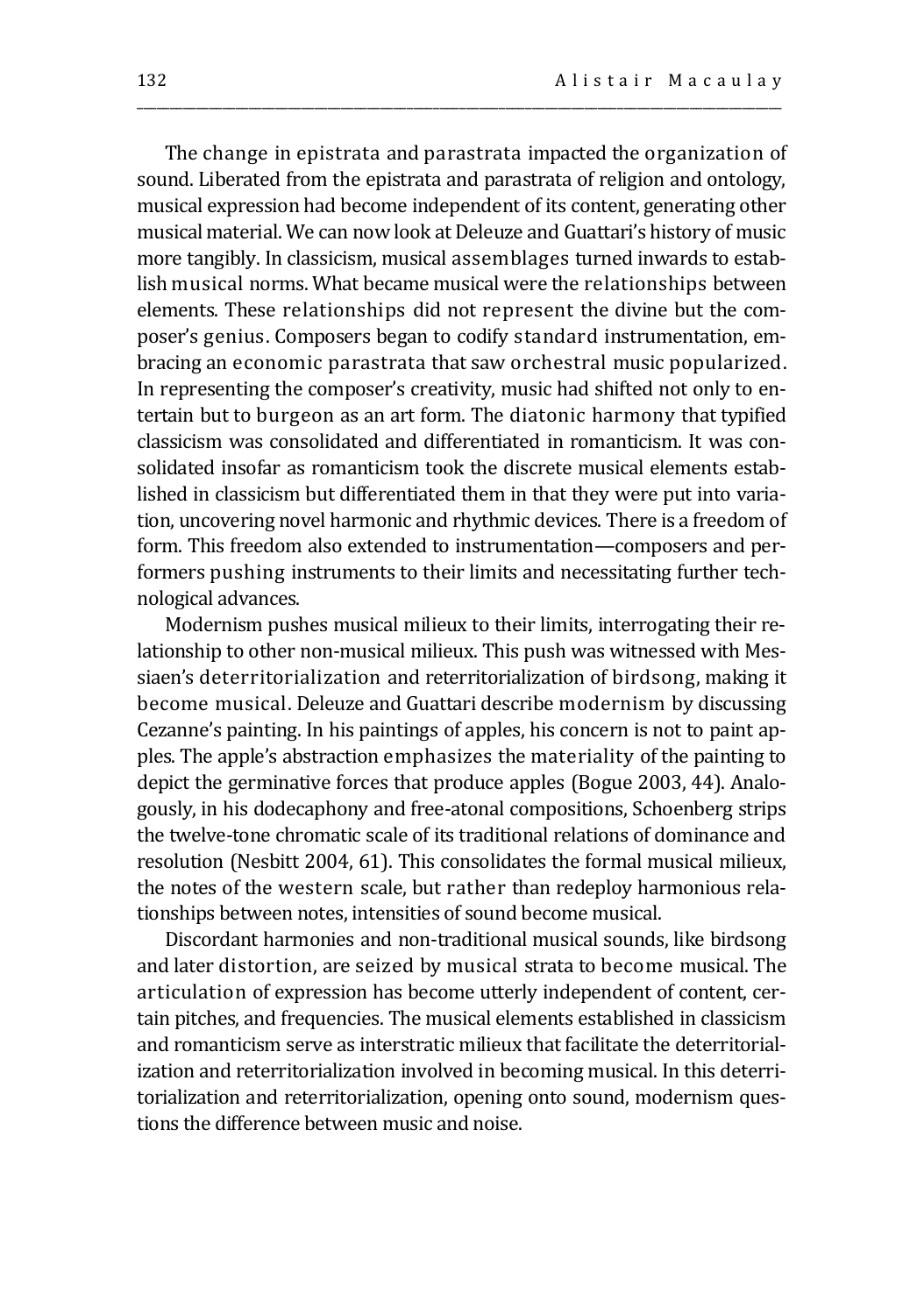This question concerns music's mode of existence. A musical composition or performance presents an assemblage of various milieux, connecting various strata. I am not claiming that specific notes, frequencies, or tuning systems are the backbone of a musical stratum. Nor have I endeavored to depict a history of Western music faithfully. Instead, I have demonstrated that music is founded in and maintains links to social formations and cultural norms: assemblages nested within assemblages, traversing, intersecting, and overlapping epistrata and parastrata. I have argued that as the articulation of expression grows autonomous of content, it transforms and generates more musical material through the commensurate increase in capacity for deterritorialization and reterritorialization. This increase means that while grounded in social formations, music also exceeds them, linking with other interstratic milieux and effecting a becoming. Understanding music in relation to the system of epistrata and parastrata explains why some music is initially rejected but later applauded for its innovation. At first, it simply lacks the right sort of relationship with social parastrata. But its evolution and innovation can be traced through deterritorialization, reterritorialization, and interstratic milieux.

\_\_\_\_\_\_\_\_\_\_\_\_\_\_\_\_\_\_\_\_\_\_\_\_\_\_\_\_\_\_\_\_\_\_\_\_\_\_\_\_\_\_\_\_\_\_\_\_\_\_\_\_\_\_\_\_\_\_\_\_\_\_\_\_\_\_\_\_\_\_\_\_\_\_\_\_\_\_\_\_\_\_\_\_\_\_\_\_\_\_\_\_\_\_\_\_\_\_

This article has striven to explain how social and cultural conditions impact the evolution of music and how music has altered these norms. Deleuze and Guattari's notion of double articulation provides a system to explain how music is a subset of noise and how various factors organize sounds in the articulation of expression. Furthermore, as expression becomes increasingly autonomous of the content, there is a commensurate increase in deterritorialization. With the increased capacity for deterritorialization more nonmusical milieux can be captured and made musical. This autonomy, coupled with the notions of epistrata and parastrata, has traced a history of becoming musical. The advent of musical polyphony saw an exponential expansion in what became musical. Rather than accompanying spoken or sung language, music materials were coupled with other musical materials, becoming a force that expressed what language could not represent and transforming the artificial social conditions in which music is grounded.